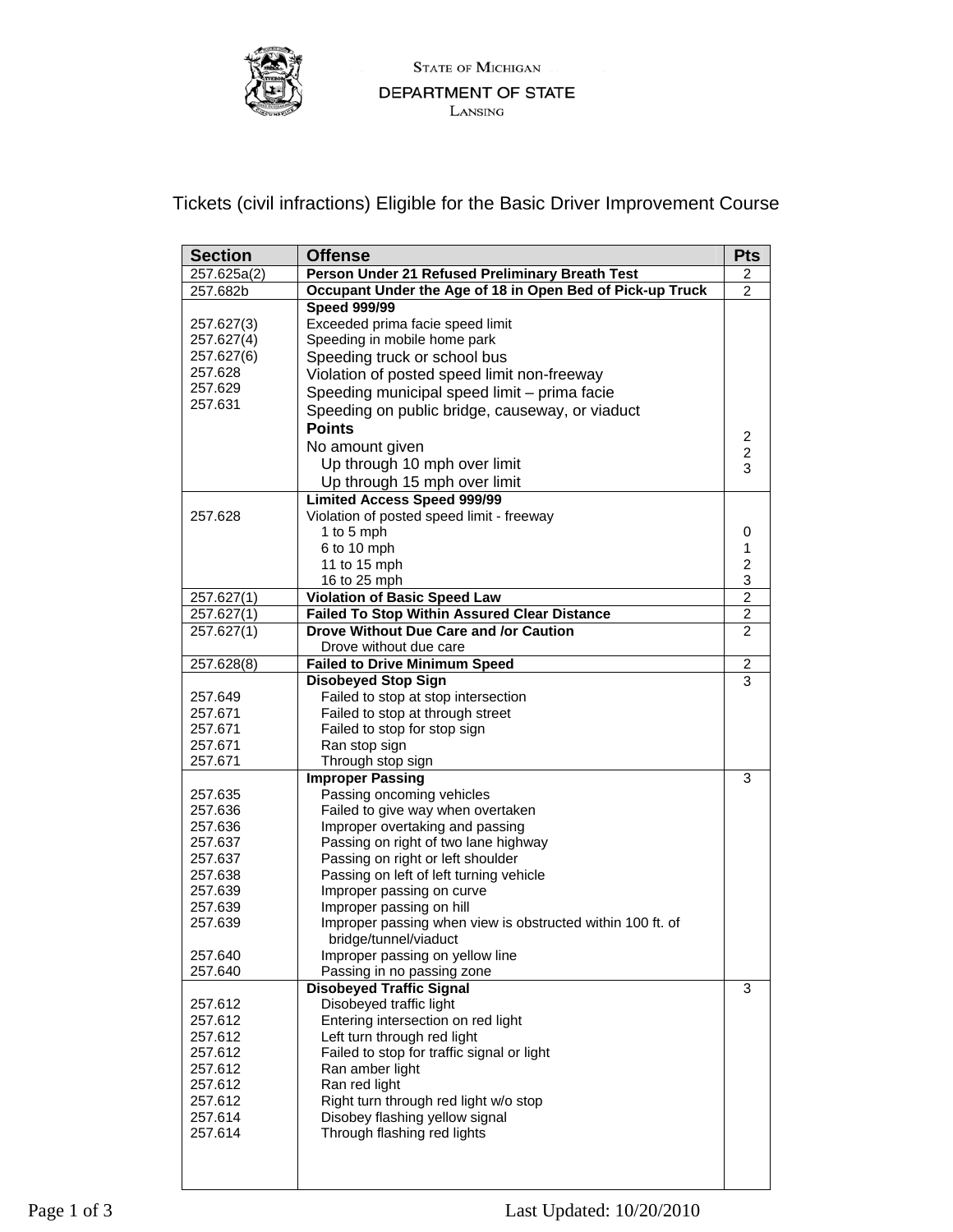| 257.667      | <b>Failed to Stop at Railroad Crossing</b>                        | 3                       |
|--------------|-------------------------------------------------------------------|-------------------------|
|              | Disobey stop sign at railroad crossing                            |                         |
|              |                                                                   |                         |
| 257.667(a)   | Disobey stop sign at railroad crossing with monitoring device     |                         |
| 257.667      | Drove around railroad gates                                       |                         |
| 257.668      | Through red railroad signal                                       |                         |
|              |                                                                   |                         |
| 257.669      | Bus carrying passengers for hire failed to stop at railroad       |                         |
|              | crossing                                                          |                         |
| 257.669      |                                                                   |                         |
|              | Truck with hazardous material placards failed to stop at railroad |                         |
|              | crossing                                                          |                         |
|              | <b>Failure to Obey Railroad Crossing Restrictions</b>             | 2                       |
|              |                                                                   |                         |
| 49CFR392.10  | Failure to cross tracks without changing gears                    |                         |
| 257.669(1)   | Failure to activate hazard warning lights at railroad crossing    |                         |
|              |                                                                   |                         |
| 257.667(1)   | Stopped too close to railroad crossing                            |                         |
|              | <b>Failure to Obey Traffic Control Device or Enforcement</b>      | 3                       |
|              |                                                                   |                         |
|              | <b>Official at Railroad Crossing</b>                              |                         |
| 257.667(1)   | Failure to stop at railroad crossing                              |                         |
| 257.668(1)   |                                                                   |                         |
|              | Disobey stop sign at railroad cross                               |                         |
| 257.667(a)   | Disobey stop sign at railroad crossing with monitoring device     |                         |
| 257.667(2)   | Drove around railroad gates                                       |                         |
|              |                                                                   |                         |
| 257.668      | Driver through red railroad signal                                |                         |
| 257.669a(2)  | Disobey police officer at railroad crossing                       |                         |
|              |                                                                   |                         |
| 257.667(2)   |                                                                   |                         |
| 49CFR.392.10 |                                                                   |                         |
|              |                                                                   |                         |
| 49CFR.392.11 |                                                                   |                         |
|              | <b>Disobeyed Traffic Control Device (regulator)</b>               | 2                       |
| 257.611      | Disobeyed Traffic Regulator                                       |                         |
|              |                                                                   |                         |
| 257.611a     |                                                                   |                         |
| 257.644      | <b>Improper Crossing - Divided Hwy</b>                            | 2                       |
|              |                                                                   |                         |
|              | Improper crossing median                                          |                         |
|              | Illegal crossover on limited access highway                       |                         |
| 257.649      | <b>Failed to Yield</b>                                            | 2                       |
|              |                                                                   |                         |
| 257.650      | Failed to yield when turning left                                 |                         |
| 257.654      | Failed to yield to funeral procession                             |                         |
|              |                                                                   |                         |
| 257.653      | <b>Failed to Yield to Emergency Vehicle</b>                       | 2                       |
| 257.612      | <b>Failed to Yield to Pedestrian</b>                              | 2                       |
|              |                                                                   |                         |
| 257.652      | <b>Failed to Stop Leaving Alley or Private Drive</b>              | $\overline{2}$          |
|              | Failed to yield from private drive or alley                       |                         |
| 257.648      | <b>Failed to Signal and/or Observe</b>                            | $\overline{2}$          |
|              |                                                                   |                         |
| 257.649      | <b>Interfered with Traffic</b>                                    | $\overline{\mathbf{c}}$ |
|              | <b>Interfered with Fire Apparatus</b>                             | $\overline{2}$          |
|              | Followed fire truck too closely                                   |                         |
| 257.679      |                                                                   |                         |
| 257.680      | Drove across fire hose                                            |                         |
| 257.698      | <b>Unauthorized or Improper Use of Lights</b>                     | 2                       |
|              |                                                                   |                         |
| 257.700      | Drove with bright lights                                          |                         |
|              | Failed to dim lights                                              |                         |
|              |                                                                   |                         |
|              | Glaring lights                                                    |                         |
| 257.684      | Failed to turn on lights after sunset                             |                         |
| 267.684      | Drove without lights                                              |                         |
|              |                                                                   |                         |
| 257.685      | Too many lights lit                                               |                         |
| 257.686-689  | Drove with unauthorized lights                                    |                         |
| 257.686      | Drove with improper lights to rear                                |                         |
|              |                                                                   |                         |
| 257.643      | <b>Followed Too Closely</b>                                       | 2                       |
|              | Tailgating                                                        |                         |
|              |                                                                   |                         |
| 257.643a     | Insufficient space between trucks traveling in line               |                         |
| 257.647(1)   | <b>Prohibited Turn</b>                                            | 2                       |
|              | Illegal (prohibited) U turn                                       |                         |
|              |                                                                   |                         |
|              | Illegal right or left turn                                        |                         |
|              | No right (left) turn                                              |                         |
|              | Prohibited turn-hours posted                                      |                         |
|              |                                                                   |                         |
| 257.612      | Prohibited right (left) turn on red after stop                    |                         |
| 257.647      | <b>Improper Turn</b>                                              | $\overline{2}$          |
|              |                                                                   |                         |
|              | Cutting traffic in intersection                                   |                         |
|              | Improper left or right turn                                       |                         |
|              | Made wide right turn                                              |                         |
|              |                                                                   |                         |
|              | Right(left) turn - wrong lane                                     |                         |
| 257.650      | Left turn in front of moving traffic                              |                         |
|              |                                                                   |                         |
| 257.641      | Drove Wrong Way on One-Way Street                                 | 2                       |
|              | Disobey one way traffic sign                                      |                         |
|              |                                                                   |                         |
|              | Drove wrong side of divided hwy                                   |                         |
| 257.642(1)   | <b>Improper Lane Use</b>                                          | 2                       |
| 257.642(2)   | Violation of High-Occupancy Vehicle/Lane (HOV)                    |                         |
|              |                                                                   | 2                       |

Page 3 of 3 Last Updated: 10/20/2010